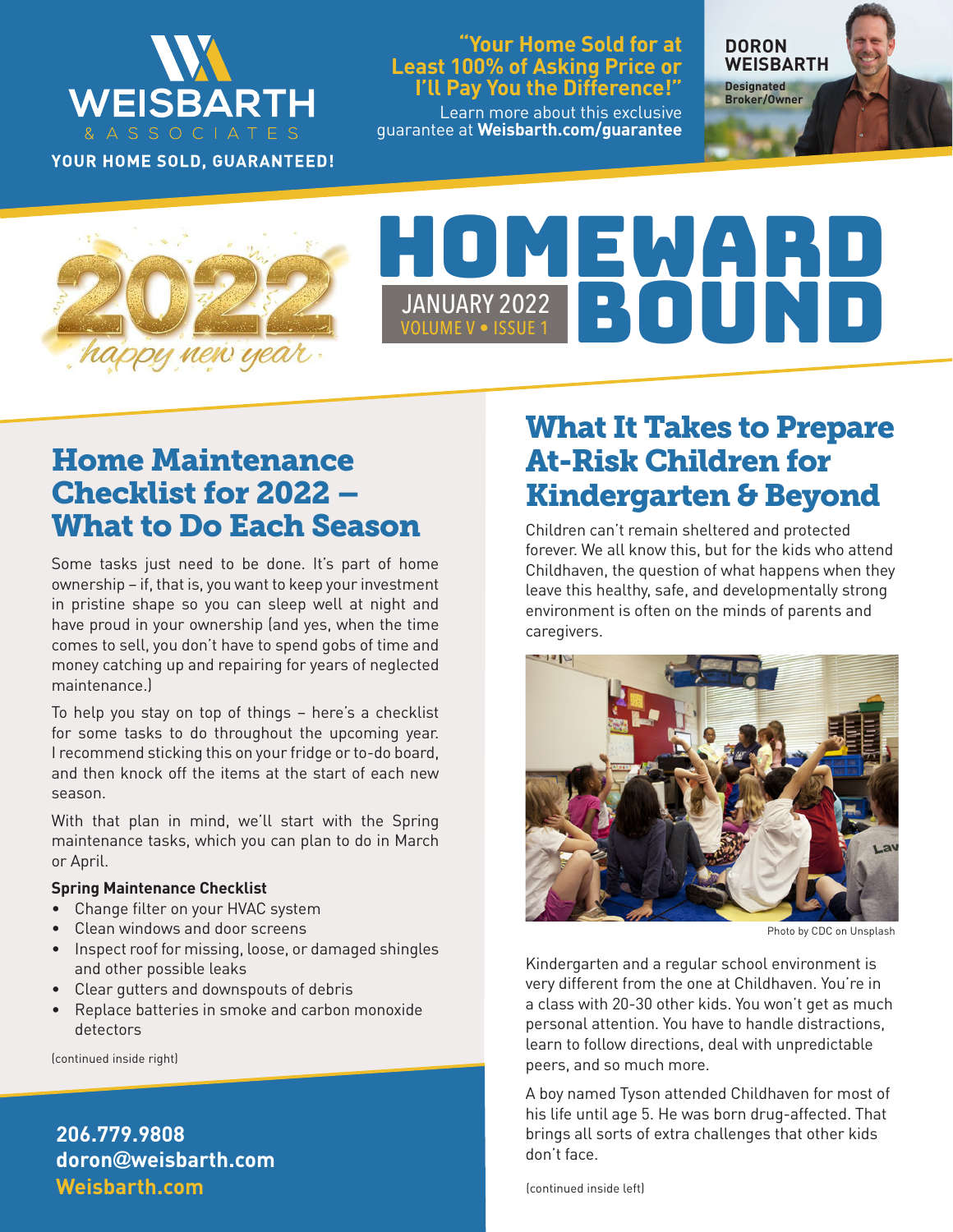## What 2021 Tells Us About 2022? RContinued from back) | Home Maintenance

And yet, when looking at the chart, the average cost per SF for SFHs in King County has been rising quite dramatically, while the average days on market are plummeting.

The question is, what's fueling these trends? How could the same number of homes for sale each year result in far tighter inventory and rising prices?

The answer can be found in King County's population data.

King County's population has been growing rapidly in the past decade or so. In fact, King County was one of the fastest growing counties in the nation for quite a while.

What that means is that, with a similar inventory of homes for sale every year, there are more people looking to buy. This strong demand for housing does three things: 1) drive up competition 2) shorten the time a home is on the market, and 3) increase the prices – especially because much of the population growth has been from people who work in high-paying technology jobs.

Two other trends, fueled by Covid, that contributed the run on homes this past year, were the amazingly low interest rates AND the desire of many people to have a more stable housing situation.

So what can we project from all of this for 2022?

Interestingly, the recent census data suggests that the rates of population increase in King County is slowing down. This is likely because more people are working remotely. In fact, many companies had been following Amazon's lead and have told many of their employees that they can continue working full time from home. However, they must live close enough that they can make it into the office on a short day's notice.

So, while the demand for homes will continue to exceed the supply, this demand is likely to spread over a larger geographical area that spans further out from the major job centers.

As for the interest rates, those have been creeping up recently. And the Fed had announced that they are probably going to raise the prime rate a few times in 2022. So while the rates will likely remain historically low, the increased rates will dampen some consumers' buying power.

My guess is that the number of new listings will remain stable in 2022, meaning that the supply won't change much. However, for the three reasons stated above (fewer people moving to our area, ability to live a bit further out, and higher interest rates), I expect that the demand will be a bit slower this year. We'll still have a strong seller's market, with good appreciation, but perhaps not quite as crazy as 2021. And we'll probably see stronger demand and better appreciation in the areas further away from the major job centers, where homes are more affordable.

#### **Please Send Us Your Referrals!**

If you or someone you know is looking to sell or buy a home, we'd love to help! Please send us your referrals and we'll take great care of them and guarantee their success and happiness. And remember that your business and referrals help the kids at Childhaven.

#### **Here's how to send us referrals:**

- 1) Email me at **refer@weisbarth.com** with your friend's contact info
- 2) Call me directly, or pass my number on to them **206.779.9808**
- 3) Go to our website at **Weisbarth.com/refer**

# Checklist for 2022 – What to Do Each

Season (continued from front)



Photo by Douglas Sheppard on Unsplash

- Vacuum lint from dryer vent this is a potential fire hazard if left undone for years
- Fertilize lawn

#### **Summer Maintenance Checklist**

- Oil garage door opener and chain
- Clean kitchen exhaust fan filter
- Check around toilets and lower cabinets in kitchen and bathroom for leaks
- Prune trees and shrubs

#### **Fall Maintenance Checklist**

- Change filter on your HVAC system
- Clean carpets
- Inspect exterior doors fix squeaky handles and loose locks
- Check water heater for leaks
- Check fireplace have it cleaned and inspected by professional (especially if a gas fireplace)
- Rake leaves

#### **Winter Maintenance Checklist**

- Change filter on your HVAC system
- Drain and winterize exterior plumbing, including hoses, sprinklers, driplines, and insulate outdoor faucets and pipes in unheated garages
- Cover your AC unit to protect it from rain, snow, and debris
- Clean drains in sinks, tubs, showers, dishwashers
- Vacuum the coils in your fridge and freezer, and clean and empty the drip trays

#### **HAPPY NEW YEAR!**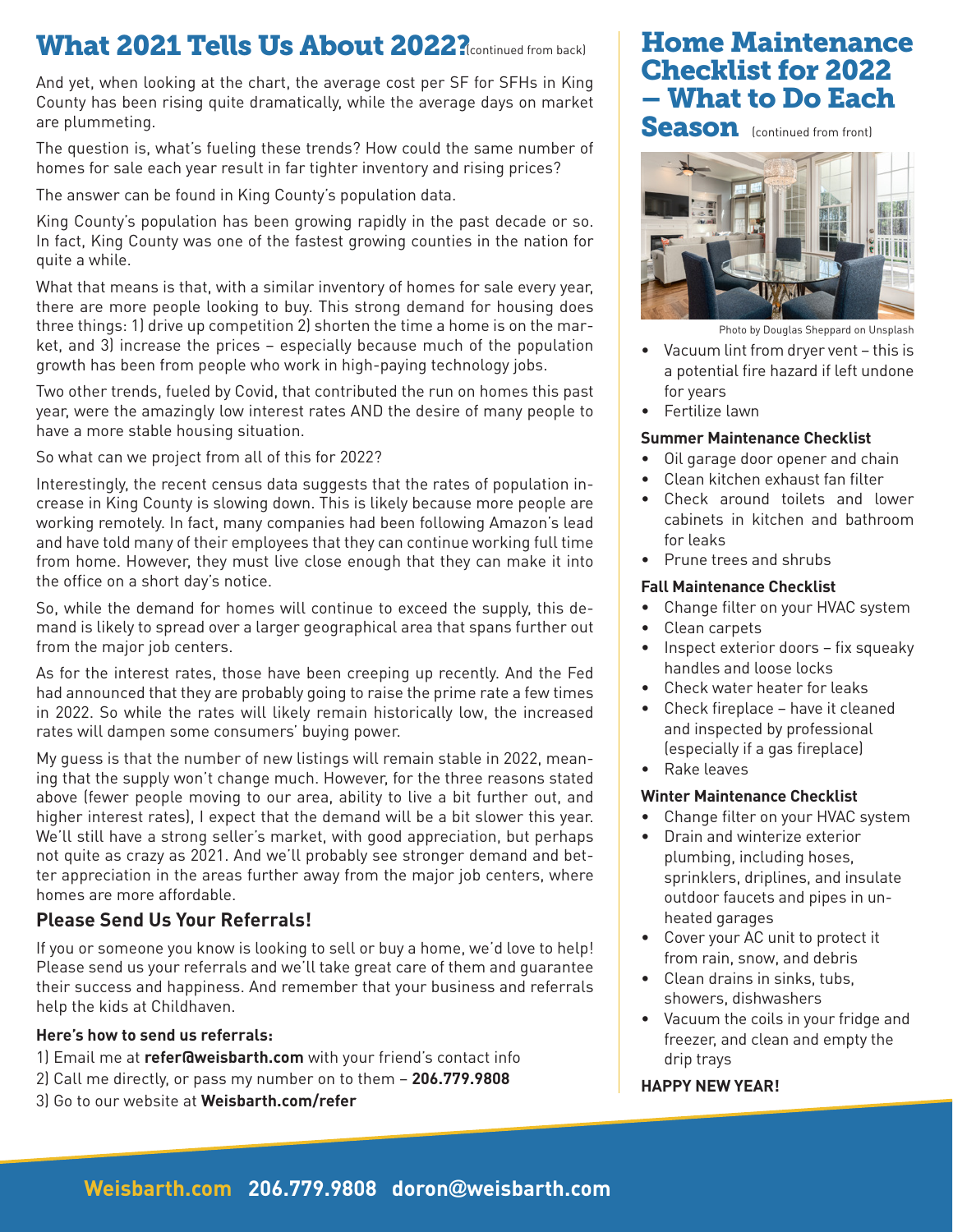### What It Takes to Prepare At-Risk Children for Kindergarten & Beyond

(continued from front)

From the time he arrived, Tyson was given an individualized treatment plan and a bevy of attentive teachers. Over the first few years, the stability and personal attention he received helped him progress into a smart, goofy little boy.

But his mother Sheila wondered what would happen when he graduated from Childhaven.

During his last year at Childhaven, his teachers started combining classes so he would have to cope with more noise and distractions. This helped Tyson learn to manage his emotions and state of mind. He also learned to tie his own shoes by age 5 – which is amazing – and to spell his name verbally.

Also, Sheila got to attend Childhaven's pre-K parenting group to help her navigate the school system and advocate for her son.

By stepping up Tyson's daily routine to be ever more challenging, and by working with his mother to prepare her for what lies ahead, Tyson and other kids like him are set up for success in school and beyond.

This is a big reason why we donate a portion of every home sale to Childhaven. Because helping kids requires more than just food and a safe place to live. It requires preparing them for the future and setting them up for success.

## The 2022 Weisbarth Team







Doron Weisbarth Michelle Shafagh







Debbie Sipes



Blake Cisneros







Dominic Wood Steve Thompson Laura Villar

**We're looking for a few good people to join our team. Know any top candidates? Call Doron at 206-779-9808.**

### Our donations to date for Childhaven!



## Your business and referrals help the kids at Childhaven

Through all of COVID-19 the Childhaven staff continues to care for every child, delivering counseling, developmental therapy, wrap-around supports, home learning, meals, family meetings, and much more.

Every referral you send our way helps the kids at Childhaven, because we donate a substantial portion of our income from every home sale to this amazing organization. If you know anyone considering buying or selling, you have three options:

- **1.** Send an email with your referral's name, phone and email to **refer@weisbarth.com**
- **2.** Call me direct or pass on my number **206.779.9808**
- **3.** Go to our website at **Weisbarth.com/referrals**

### **"Your Home Sold for at Least 100% of Asking Price or I'll Pay You the Difference!"**

W **WEISBARTH** 

> **WEISBARTH Designated Broker/Owner**

**DORON** 

Learn more about this exclusive guarantee at **Weisbarth.com/guarantee**